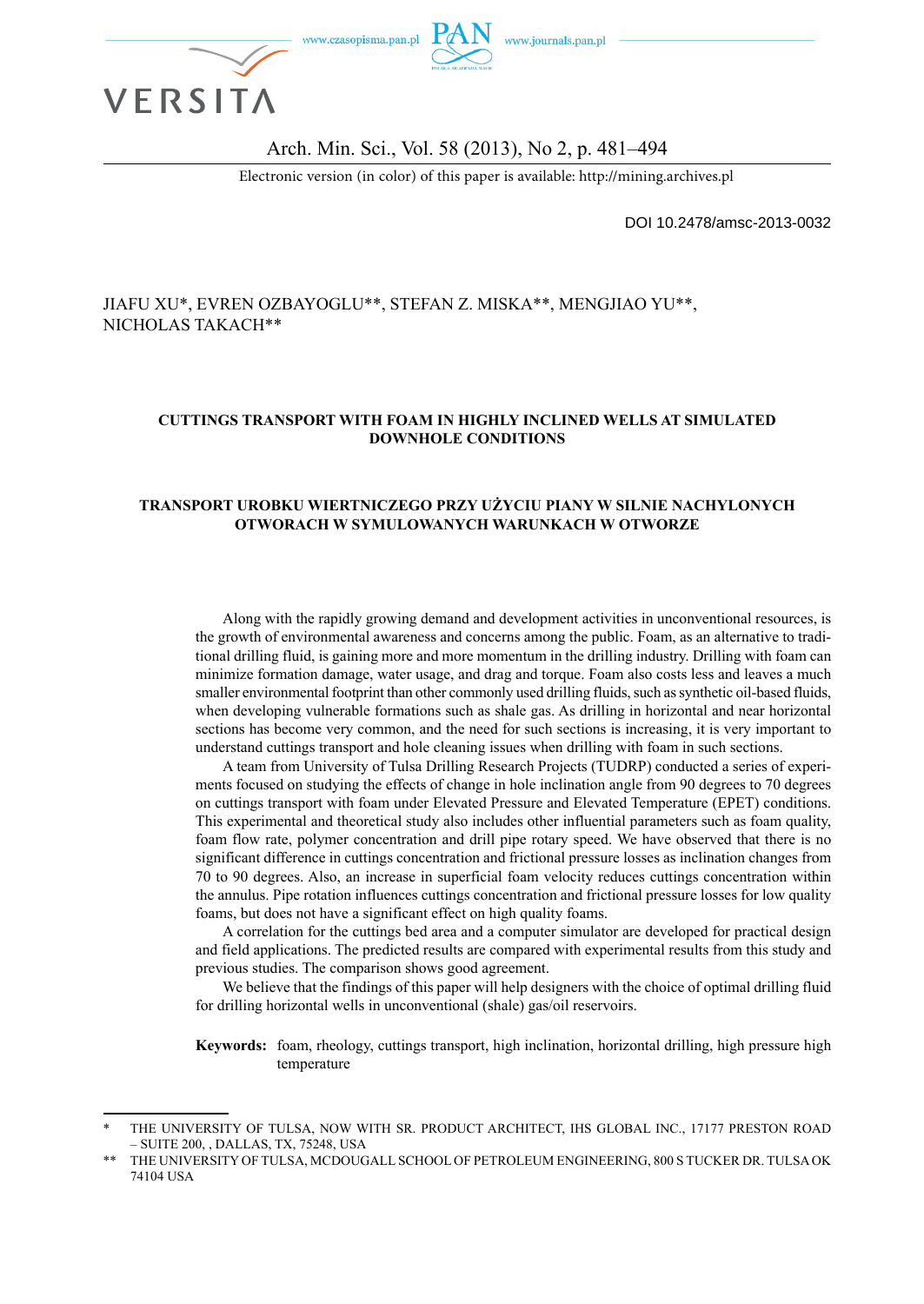

Równolegle ze stale rosnącym zapotrzebowaniem na prowadzenia prac udostępniających w złożach niekonwencjonalnych notuje się wzrost świadomości społecznej odnośnie zagadnień ochrony środowiska. Piana jako alternatywa dla tradycyjnej płuczki wiertniczej nabiera coraz większego znaczenia w górnictwie otworowym. Wiercenie przy użyciu piany pomogą ograniczać zniszczenia formacji geologicznych, redukuje zużycie wody, pozwala na zminimalizowanie oporów ruchu i momentów obrotowych silników. Ponadto, koszty piany są niższe a jej oddziaływanie na środowisko naturalne jest mniej znaczne niż w przypadku typowych płuczek opartych na olejach syntetycznych używanych w trakcie udostępniania trudnych w eksploatacji złóż, np. gazu łupkowego. Wiercenia odcinków poziomych lub prawie poziomych są już szeroko stosowane a zapotrzebowanie na takie odcinki wrasta, ważnym jest właściwe rozpoznanie problemów związanych z transportem urobku wiertniczego i czyszczeniem otworu w trakcie prowadzenia prac wiertniczych na tych odcinkach przy użyciu piany.

Zespól badaczy z uniwersytetu w Tulsa zaangażowanych w projekt badawczy w dziedzinie wiertnictwa (TUDRP) przeprowadził serię eksperymentów mających na celu zbadanie wpływu zmiany kąta nachylenia otworu z 90 na 70 stopni na przebieg transportu urobku wiertniczego z wykorzystanie piany w warunkach podwyższonego ciśnienia i podwyższonych temperatur. Badania eksperymentalne i teoretyczne obejmowały także analizę pozostałych parametrów procesu: jakość piany, natężenie przepływu piany, stężenie polimerów, prędkość obrotowa przewodu wiertniczego. Nie stwierdzono znacznych różnic w stężeniu zwiercin ani utraty ciśnienia wskutek tarcia w trakcie zmiany kąta nachylenia z 90 na 70 stopni. Ponadto, dodatkowy wzrost prędkości ruchu piany prowadzi do zmniejszenia stężenia zwiercin w pierścieniu. Prędkość obrotowa przewodu wpływa na stężenie zwiercin i straty ciśnienia wskutek tarcia w przypadku stosowania pian niskiej jakości, efektu tego nie notuje się gdy wykorzystywane są wysokiej jakości piany.

Dane z obszaru wiercenia skorelowane zostały z wynikami symulacji komputerowych do wspomagania projektowania i do wykorzystania w terenie. Prognozowane wyniki porównano z wynikami eksperymentów uzyskanymi w tym oraz w poprzednim programie badawczym. Porównanie to wykazuje dużą zgodność wyników.

Mamy nadzieję, że wyniki obecnej pracy pomogą inżynierom projektantom w wyborze optymalnej płuczki wiertniczej do wierceń poziomych odcinków otworów przy eksploatacji niekonwencjonalnych złóż ropy i gazu (np. gazu łupkowego).

**Słowa kluczowe:** piana, reologia, transport urobku wiertniczego, nachylenie, drążenie odcinków poziomych, wysokie ciśnienie, wysoka temperatura

## **1. Introduction**

Foam has been used as a drilling fluid in many drilling operations, especially in underbalanced drilling applications. In many cases, drilling with foam has shown to provide significant benefits, including increased productivity (by reducing formation damage), increased drilling rate, reduced operational difficulties associated with drilling in low pressure reservoirs (e.g., lost-circulation and differentially stuck pipe), and improved formation evaluation while drilling. One of the other major applications of foam as a drilling fluid is drilling in shales. As known, significant drilling costs attributed to shale instability problems have been reported in the literature. The major causes of shale instability are stress changes compared to shale strength environments, shale / fluid interactions, capillary pressure, osmotic pressure, borehole fluid invasion into shale, etc. In order to minimize shale instability, proper selection and maintenance of mud weight, effective control of equivalent circulating density, and selection of borehole fluid that is compatible with the formation being drilled are very important. Since conventional hydrocarbon sources are depleting fast, unconventional hydrocarbon sources are becoming very important to access in order to in order to compensate the growing energy demand (Patzek, 2010). One of these unconventional energy sources is oil/gas in shales. Because the gas/oil in shale formations is aimed for production, excessive borehole pressures while drilling will cause very significant problems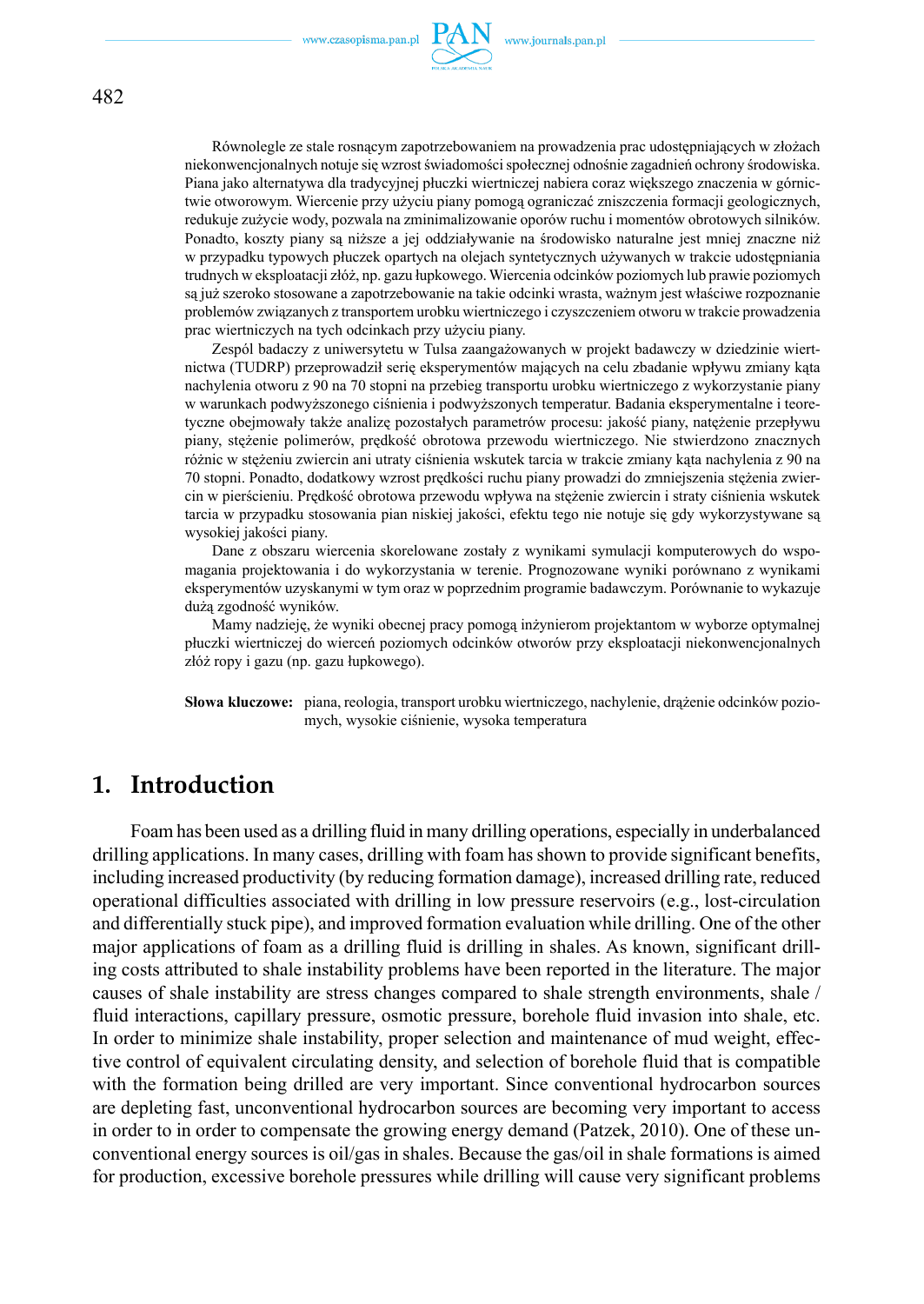during the production stage. Therefore, at-balance, or preferably, underbalanced conditions should be achieved. Since foam has lower density compared to conventional water-based systems, and has a significant stability when required additives are used, it becomes a good alternative for drilling shale formations with gas. However, shale formations have very low permeability and in order to produce gas/oil from such formations, the contact area of the wellbore with the formation should be maximized. One of the ways of achieving this is drilling horizontal wells. Unfortunately, within the horizontal sections hole cleaning is a challenge and proper circulation conditions must be achieved in order to drill and clean these sections successfully. This paper aims to address this issue.

## **2. Literature Review**

Foams consist of a continuous liquid phase, forming a stable cellular structure that surrounds and entraps a gas phase. Special chemicals, called surfactants, are used to capture the gas phase, at least for a desired period of time. Foams are considered to be dry or wet, depending on the gas content. Wet foams have spherical bubbles with a large amount of liquid between the bubbles, and dry foam bubbles are polyhedral in shape, with contact between the bubbles. In between these two extremes, geometrical structures having both curved and flat faces can exist. Foams are thermodynamically unstable systems because they always contain more than a minimal amount of gas solution interface (Herzhaft et al., 2000). This interface represents surface free energy, the amount of which can be estimated from knowledge of the surface tension and the interfacial area of the foam. Wherever a foam membrane breaks and the liquid coalesces, there is a decrease in surface free energy. Thus the decomposition of foam into its constituent phases is a spontaneous process. Since the solution phase is always denser than the gaseous phase, there is a strong tendency for the liquid to separate or drain from the main body of foam unless it is circulated or agitated in some way. Foams can have extremely high viscosity. In all instances, their viscosity is greater than the viscosities of either the liquid or the gas that they contain (GRI, 1997). At the same time, foram densities are much lower than the density of water. Foams are stable at high temperatures and pressures. So, by using foam as a drilling fluid, its high viscosity allows efficient cuttings transport and its low density allows underbalanced conditions to be established; thus formation damage is minimized. Foams are also preferred when water influx is a problem because they can handle large amounts of water.

Cuttings transport studies in horizontal and high-angle wells were initially focused on developing semi-empirical equations and the effects of drilling parameters such as rate of penetration, flow rate, fluid properties, mud density, inclination, cuttings size, eccentricity, etc. (Tomren, 1979; Iyoho, 1980; Becker, 1987; Larsen, 1990; Jalukar, 1993; Sanchez et al., 1997). Later, researchers attacked the problem by developing mathematical models. Two-layered and three-layered mechanistic models were developed using certain assumptions (Clark & Bickham, 1994; Gavignet & Sobey, 1996; Nguyen & Rahman, 1996).

Cuttings transport using foam in horizontal and inclined wellbores has been investigated in the past both experimentally and theoretically. A brief summary of critical work on cuttings transport with foam in horizontal and highly inclined wellbores is presented below.

Extensive experimental work was conducted that considered foaming-agent selection and optimum concentration, salt/oil contaminants, rheological characterization of foams, develop-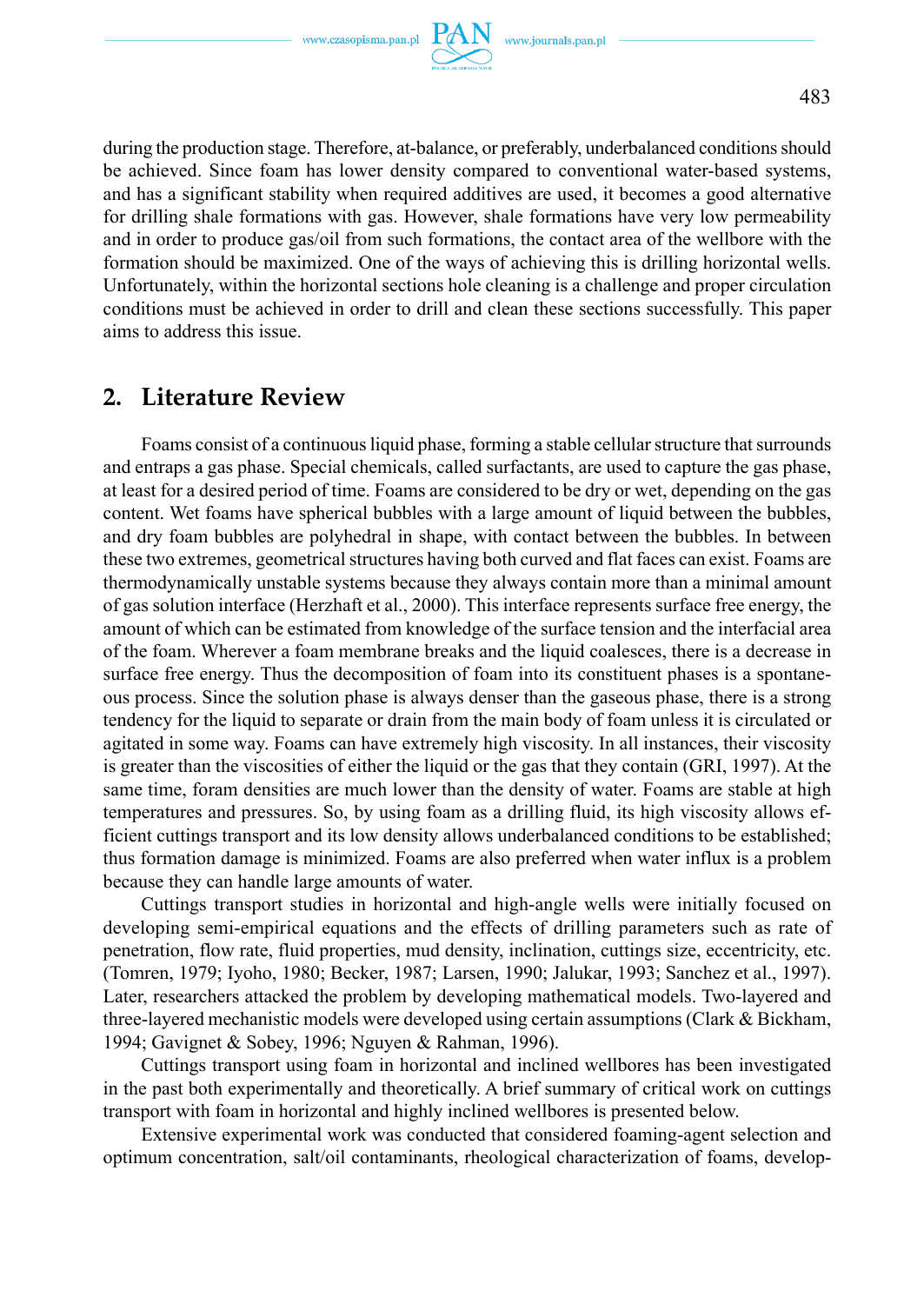

ment of a flow loop to test the foam-carrying capacity in high-angle wells, definition of the test procedure and matrix, and analysis of the results (Martins & Lourenco, 2001). After 60 bed tests were performed in a cuttings-transport flow loop, correlations were proposed to predict the cuttings-bed erosion capability in horizontal wells as functions of the foam quality and the mixture's Reynolds number.

Using the principles of mass and linear momentum conservation, a model consisting of three layers (motionless bed – observed in most experiments, moving foam-cuttings mixture and foam free of cuttings) was presented (Ozbayoglu et al., 2003). As part of this study, cuttings transport experiments were conducted at inclinations of 70-90 degrees for a wide range of foam flow velocities and ROPs. At a given flow rate and rate of penetration, bed thickness increases with an increase in foam quality. There is little effect of inclination angles within the considered range.

In another study, a one-dimensional, unsteady-state, two-phase mechanistic model of cuttings transport with foam in horizontal wells was developed (Li & Kuru, 2003). In this model a new critical deposition velocity correlation for foam-cuttings flow is introduced. The model is solved numerically to predict cuttings bed height as a function of the drilling rate, the gas and the liquid injection rates, the rate of gas and liquid influx from the reservoir and the borehole geometry.

A critical foam velocity correlation has been proposed to predict the minimum foam flow rate required to remove or prevent the formation of stationary cuttings beds on the low-side of highly deviated and horizontal wells (Li & Kuru, 2004). The effects of key drilling parameters (i.e. drilling rate, annular geometry, foam quality, bottomhole pressure and temperature) on the critical foam velocity were investigated.

Horizontal foam-flow behavior in pipes and annular geometry under elevated pressures and temperatures was presented (Lourenco et al., 2004). The study is empirically-based and covers the effects of foam quality, foam texture, pressure, temperature, and geometry of the conduit on the rheological response of foams. This study is important since it is the first experimental work on foam flow under high pressure – high temperature conditions.

An experimental study of cuttings transport with foam at intermediate angles was conducted in the TU-LPAT flow loop using an anionic surfactant to determine the effects of inclination angle, foam quality, foam velocity and rate of penetration (ROP) on cuttings transport (Capo et al., 2006). It is shown in this study that the transport of cuttings (in terms of cuttings concentration) improves when using foams of low quality. Also, inclination and ROP have a direct impact on in-situ cuttings concentration.

Cuttings transport experiments were carried out at elevated pressures (100 to 400 psi) and temperature (80 to 170°F) conditions on the TU-ACTF flow loop using foam and hydroxylethylcellulose polymer (HEC) mixtures with various liquid, gas and cuttings injection rates (Chen et al., 2007). Two flow patterns, stationary cuttings bed and fully suspended flow, were observed during the cuttings transport tests. The flow patterns depend on polymer concentration, foam quality, and annular velocity.

The TU-ACTF was used to investigate the effects of pipe rotation, foam quality and velocity, and downhole pressure and temperature on cuttings transport and pressure losses in a horizontal wellbore (Duan et al., 2010). Experiments were conducted with backpressures from 100 to 400 psi and temperatures from 80 to 160°F. Pipe rotary speeds were varied from 0 to 120 RPM, with foam qualities ranging from 60 to 90% and foam velocities from 2 to 5 ft/sec. It was found that pipe rotation not only significantly decreases cuttings concentration in a horizontal annulus but also results in a considerable reduction in frictional pressure loss.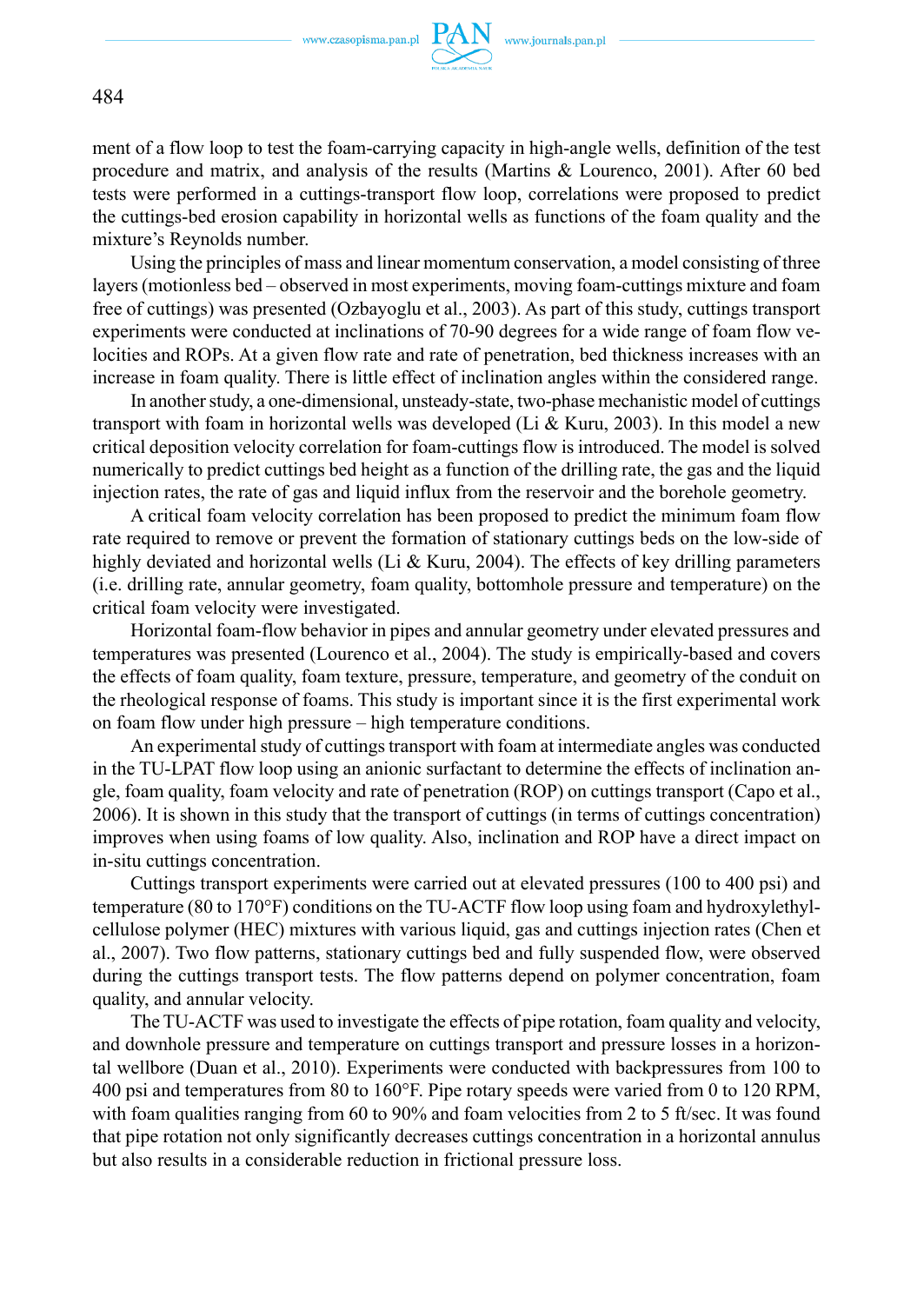www.czasopisma.pan.pl  $\Gamma$ 

The present study focuses on cuttings transport with foam enhanced with polymers in highly inclined wells (70-90 degrees) under elevated temperature and pressure conditions, and includes the effects of pipe rotation.

# **3. Experimental Setup**

The experimental work was mostly conducted with the Advanced Cuttings Transport Facility (ACTF). The ACTF (Fig. 1) is a field-scale facility designed and built by TUDRP to carry out experimental research for fluid flow and cuttings transport under simulated downhole conditions. It has the ability to simulate elevated pressure and elevated temperature up to 2000 psi and 200°F. It also has the ability to simulate cuttings transport at hole inclination angles of 60-90 degrees. Cuttings are injected into the system to simulate the drilling process. By controlling and measuring the injection rate of cuttings we can calculate the corresponding ROP.



Fig. 1. Photo of Advanced Cuttings Transport Facility

The rheology of the drilling fluid is widely believed to have an important impact on cuttings transport (Okranji, 1981; Hareland, 1985; Meano, 1987). In our study, 13 rheology tests were conducted on the ACTF for foam with different qualities and polymer concentrations to study their effects on cuttings transport. The rheology tests were conducted using a series of pipes of the ACTF that have different inner diameters . The pressure differences from the upstream to the downstream end of each pipe were measured when the test foam flowed at different flow rates. By analyzing calculated wall shear stress versus Newtonian wall shear rate, a proper rheology model can be chosen and corresponding parameters can be calculated.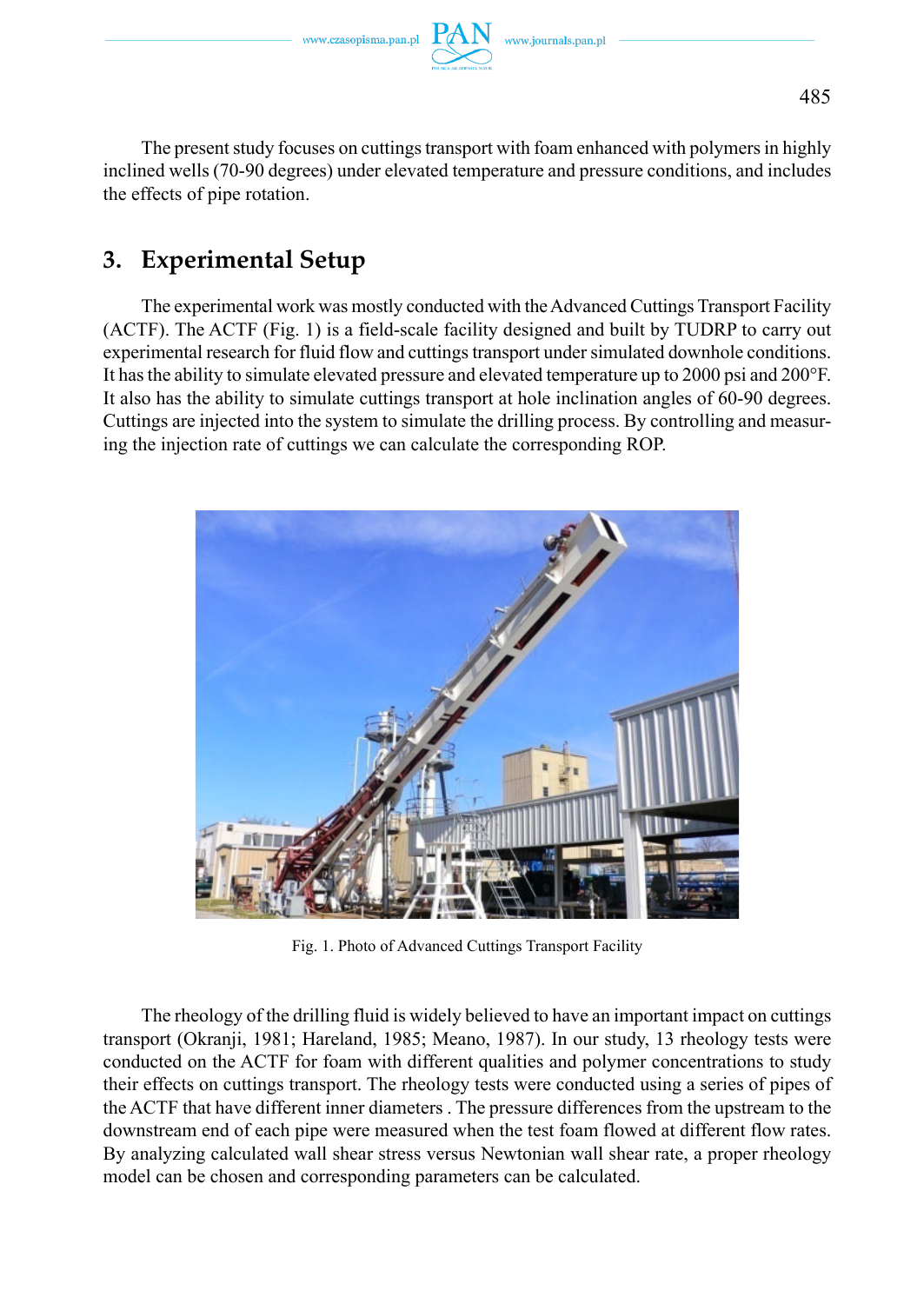www.czasopisma.pan.pl



486

In all, 25 cuttings transport experiments were run with test conditions of 200 psi, 115°F, simulated ROP of 30-80 ft/hr and pipe eccentricity of 0.78. The experiments cover the following variables in different levels:

- Polymer concentration: 0.25% and 0.5%;
- Foam quality: 70%, 80% and 90%;
- Hole inclination angle: 70, 80 and 90 degrees;
- Drill pipe rotary speed: 0, 40 and 80 RPM;
- Foam superficial velocity in the annuli: 100, 150 and 200 GPM.

## **4. Experimental Results Analysis**

Previous studies (Duan, 2007; Chen, 2005) suggest that foam under EPET may best be described as a Power Law fluid. They also suggest that foam rheology parameters vary with pressure, temperature, foam generation methods and many other factors. Thus, foam rheology should be obtained under conditions at which it is most likely used.

The wall shear stress and Newtonian wall shear rate are calculated from measured data in the rheology tests from this study. The data were taken using different qualities of foam, different polymer concentrations and different size of pipes. A wall shear stress versus Newtonian wall shear rate is plotted (Fig. 2). From this chart, it appears that the rheological difference of polymeric foam with polymer concentration of 0.25% and 0.5% is insignificant for foam quality from 70% to 90%. After the determination of true shear rates, and curve-fitting, it is observed that the Power Law model can be used for characterizing the rheological behavior of foams of different qualities. It is also observed that for a constant foam quality, polymer does not affected the rheological behavior significantly. This allows the investigator to conclude uniform rheo-



Fig. 2. Wall Shear Stress vs. Newtonian Wall Shear Rate for Different Quality Foam with Different Polymer Concentration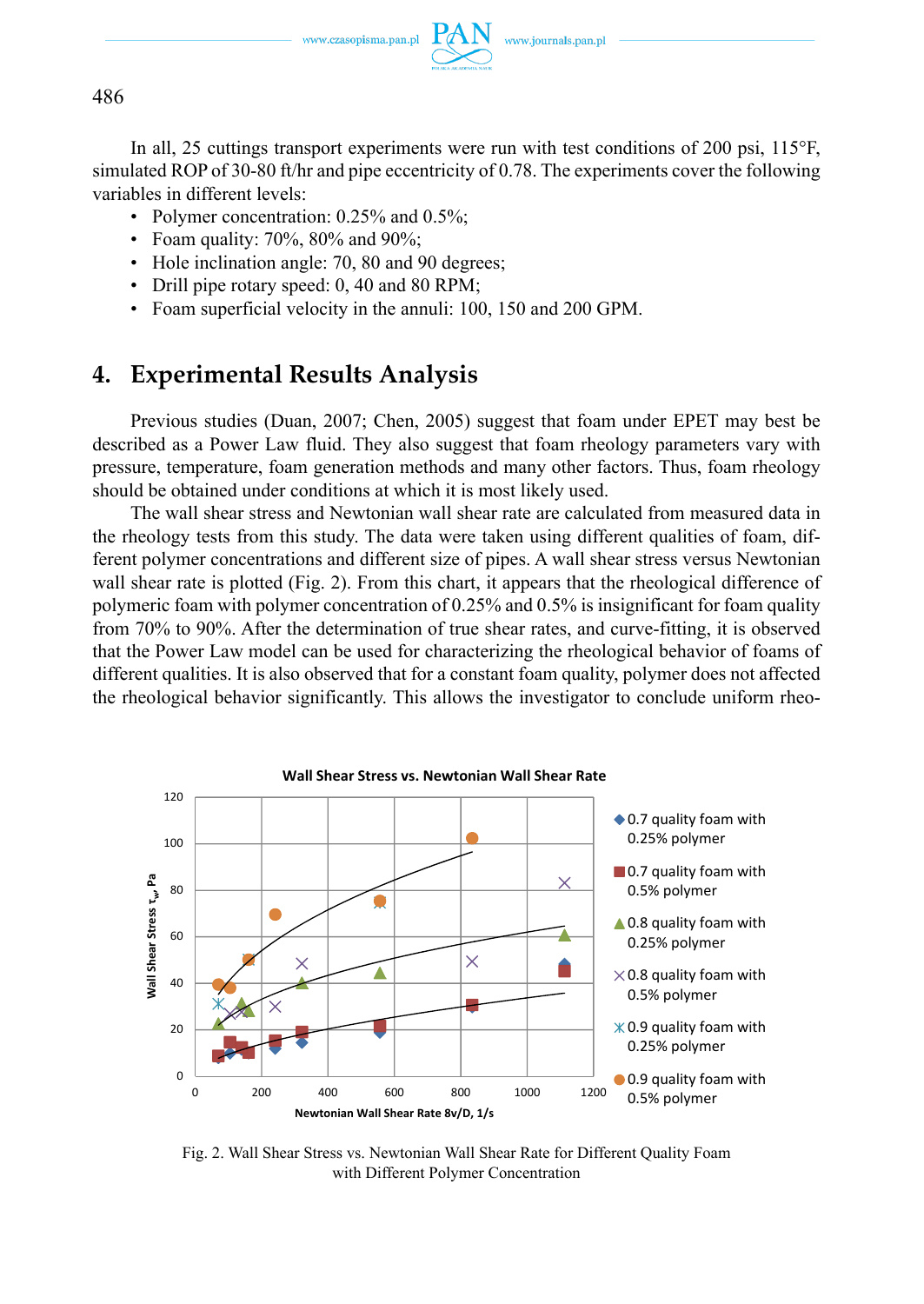

logical parameters for both 0.25% and 0.5% polymer concentration foams. Power Law model parameters for the foam in this study, despite the polymer concentration differences, are obtained as follows (Table 1).

TABLE 1

Rheological Parameters for Foam Used for Cuttings Transport in this Study

| Foam Quality (%) | $K$ (Pa.s) | n     |
|------------------|------------|-------|
| 70               | 0.662      | 0.4   |
| 80               | 4.01       | 0.388 |
| 90               | 6.058      | 0.406 |

The cuttings concentration and frictional pressure loss in the annular test section of the ACTF were measured in each test under elevated pressure and elevated temperature. The primary focus of this study is to investigate the influence of inclination for highly inclined wells. An investigation on the influence of foam quality, foam flow rate and drill pipe rotational speed is also conducted.

Fig. 3 shows the cuttings concentration versus hole inclination angle for 70% quality foam at flow rates from 100 GPM to 200 GPM. It appears that the influence of changing hole inclination angle from 90 to 70 degree on the cuttings concentration is insignificant. Similar results are observed for 80% and 90% quality foams. It can also be observed from Figure 3 that increasing foam flow rate from 100 GPM to 200 GPM reduces the cuttings concentration from 0.61 to 0.38, which suggests that increasing foam flow rate can significantly reduce the cuttings concentration.

Fig. 4 shows how cuttings concentration is influenced by the change of foam quality from 70% to 90% at same volumetric flow rate. It appears that for the same volumetric flow rate, as the foam quality increases, the cuttings concentration decreases.



Fig. 3. Cuttings Concentration vs. Inclination Angle for 70% Quality Foam at Different Flow Rate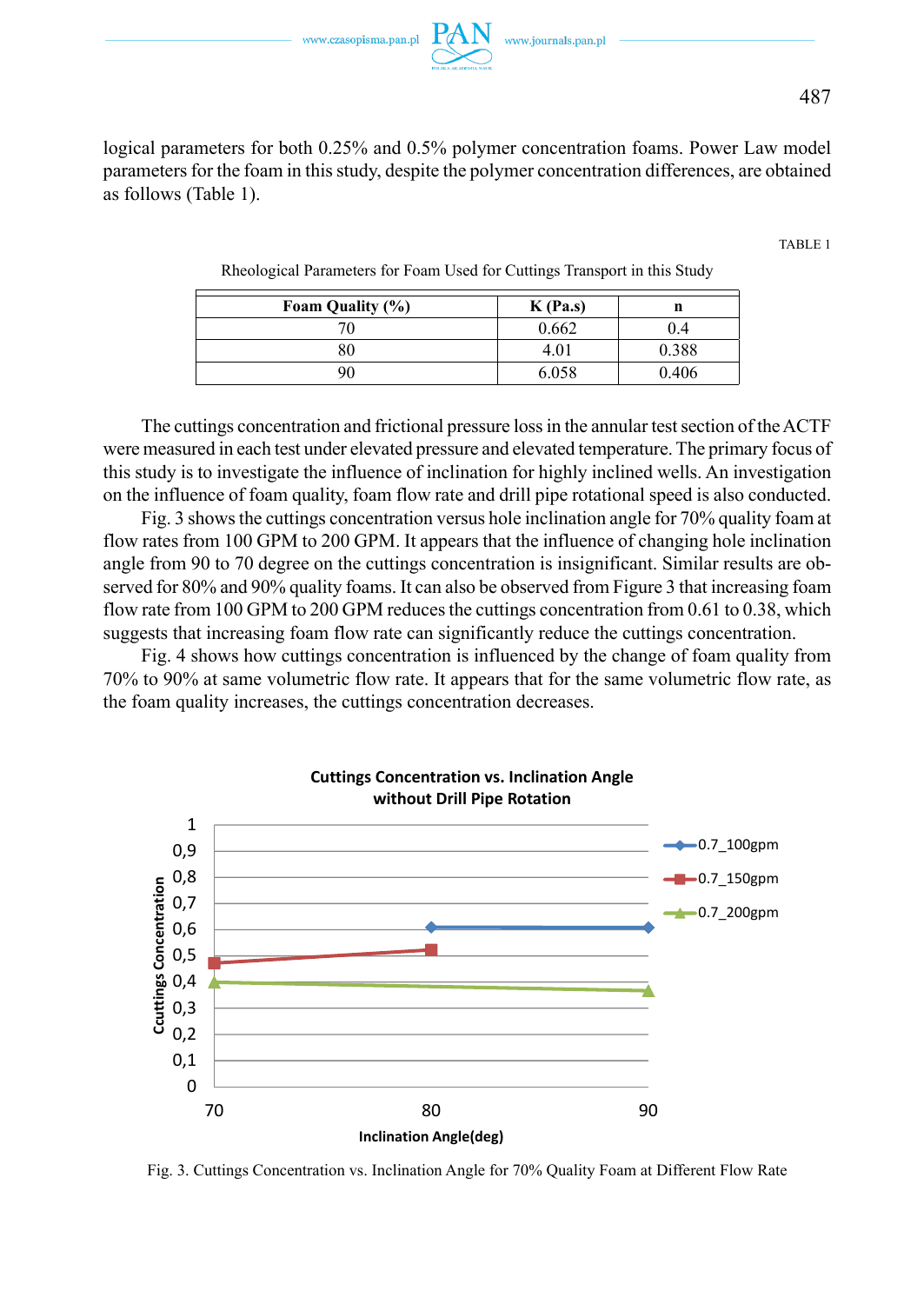





Fig. 4. Cuttings Concentration vs. Foam Quality for 100 GPM Foam Flow Rate

 $0,8$  0,9

**Foam Quality**

Figs. 5-7 show cuttings concentration versus drill pipe rotational speed for foam qualities of 70%, 80% and 90%, respectively. It appears that drill pipe rotation at different rotary speeds may reduce the cuttings concentration, depending on the foam quality and foam flow rate. The higher the drill pipe rotational speed, the greater the reduction of cuttings concentration.



Fig. 5. Cuttings Concentration vs. Drill Pipe Rotational Speed for 70% Quality Foam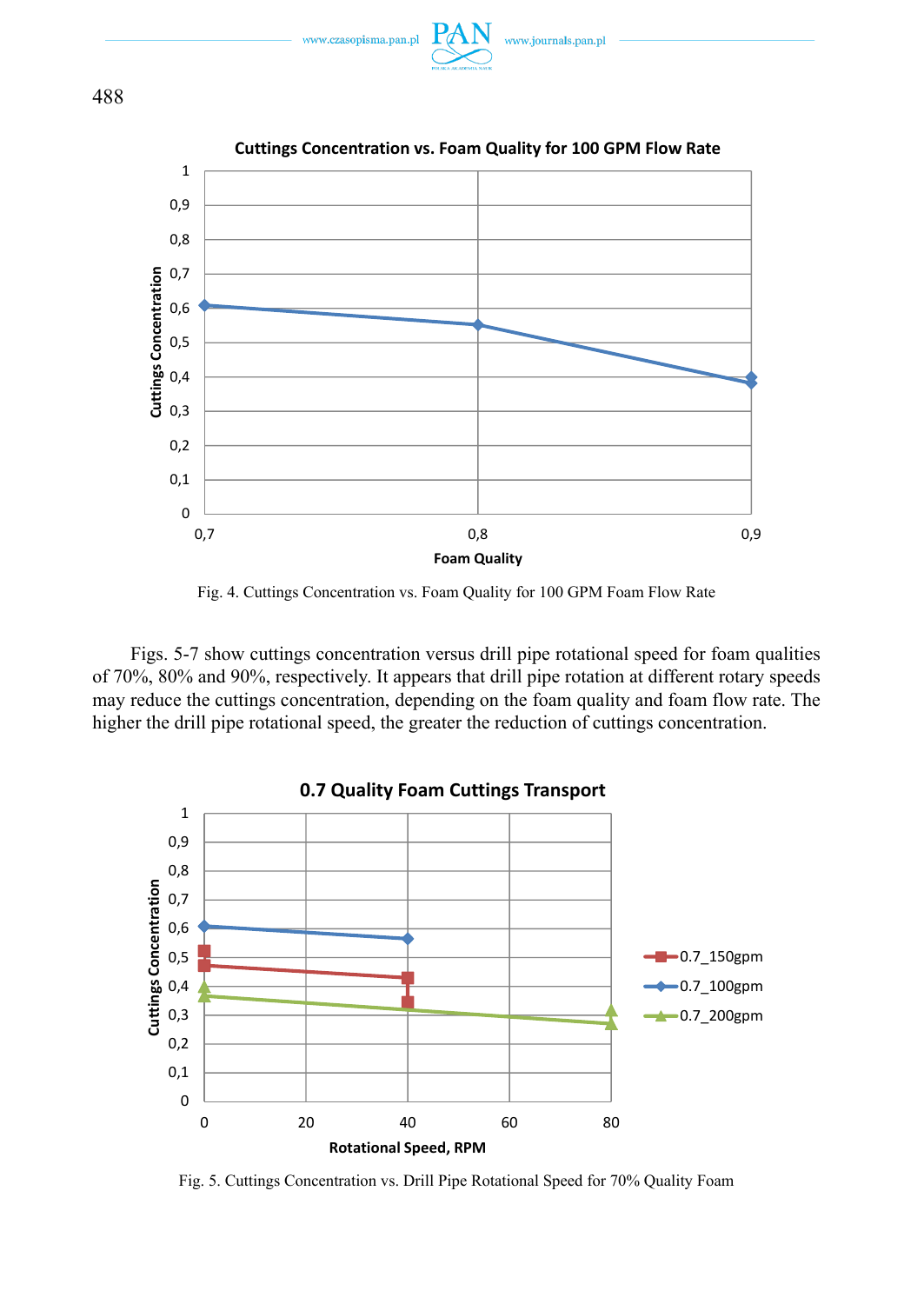



Fig. 6. Cuttings Concentration vs. Drill Pipe Rotational Speed for 80% Quality Foam



Fig. 7. Cuttings Concentration vs. Drill Pipe Rotational Speed for 90% Quality Foam

However, the total reduction of cuttings concentration is only up to 15% and, thus, not very significant. This observation agrees with the previous study (Duan, 2007) regarding the drill pipe rotation effect on cuttings transport with foam.

489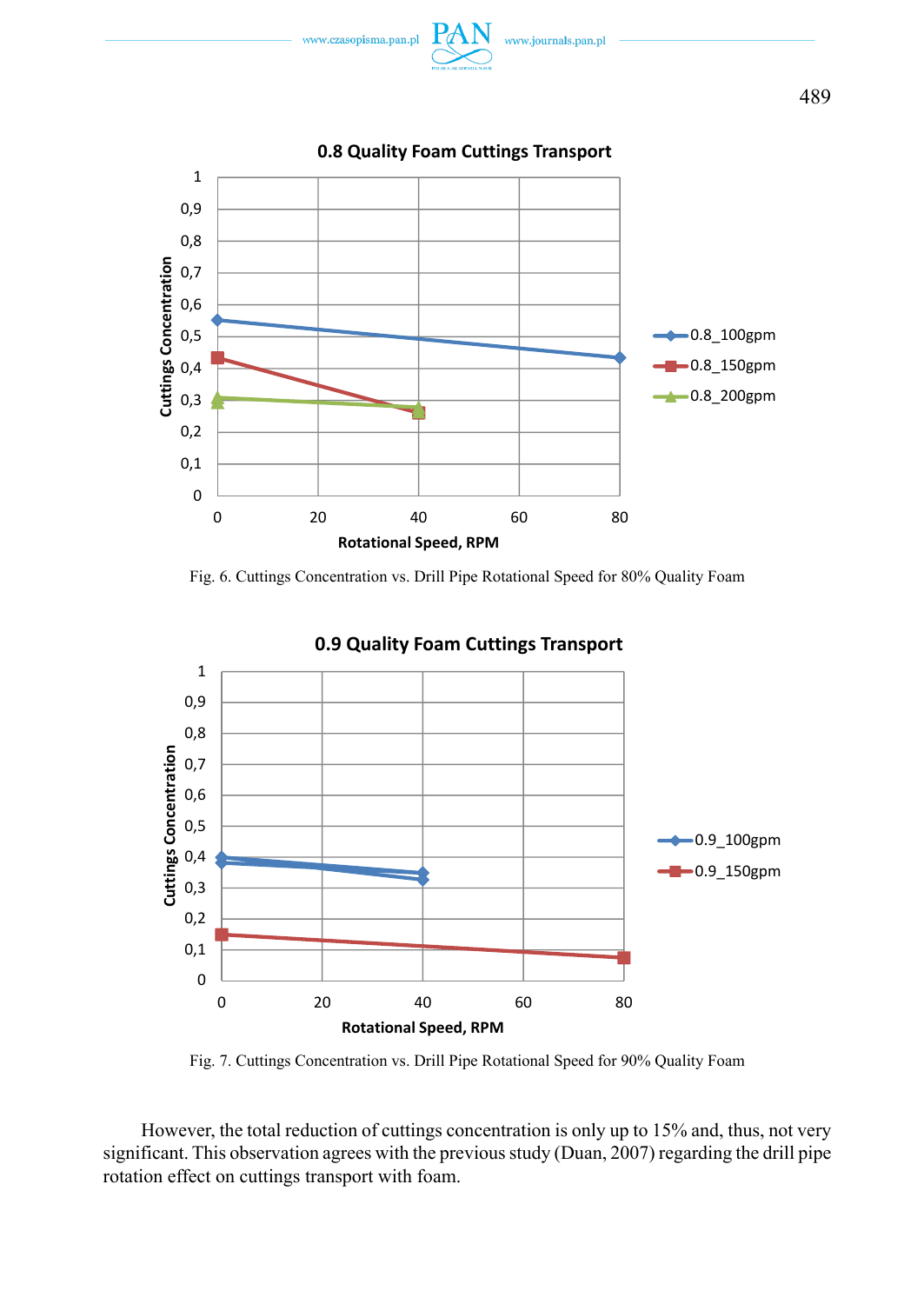www.czasopisma.pan.pl



490

The frictional pressure loss in the annular section is influenced by the volumetric flow rate, foam rheology and wellbore geometry. With a given wellbore diameter, drill pipe diameter and drill pipe eccentricity, the cuttings bed thickness is the major parameter that influences the wellbore geometry and foam in-situ velocity. Note that inclination angle change from 90 to 70 degrees has a limited effect on cuttings concentration. Inclination angle also has no significant influence on frictional pressure loss.

Fig. 8 shows the frictional pressure loss gradient versus inclination angle. It can be observed that not only the inclination angle, but the flow rate from 100 GPM to 200 GPM has a limited effect on frictional pressure loss for a given foam quality. One explanation might be that as flow rate increases, there is a reduction in the cuttings concentration and cuttings bed height. The flow area for foam increases with the reduction of cuttings bed. With the particular foam generated in this investigation, in a certain range of the foam flow rates and their corresponding cuttings bed heights, the foam flow appears to generate similar frictional pressure losses.

Figs. 9-11 show the frictional pressure loss gradient versus drill pipe rotary speed for foam qualities of 70%, 80% and 90%, respectively. Similar to the influence of drill pipe rotation on cuttings concentration, applying drill pipe rotation at different rotary speeds may have an influence on reducing the frictional pressure loss due to the decrease of cuttings concentration. The reduction for high quality foams at high flow rates is relatively small.



### **Frictional Pressure Loss Gradient without Drill Pipe Rotation**

Fig. 8. Frictional Pressure Loss Gradient vs. Inclination Angle

# **5. Computer Simulation Results Comparison**

A Cuttings Transport Simulator was developed based on the experimental results from this study and previous studies, and the modeling approaches are inherited from the work conducted by Duan (2007) and Ozbayoglu (2002). The simulator is capable of predicting cuttings concen-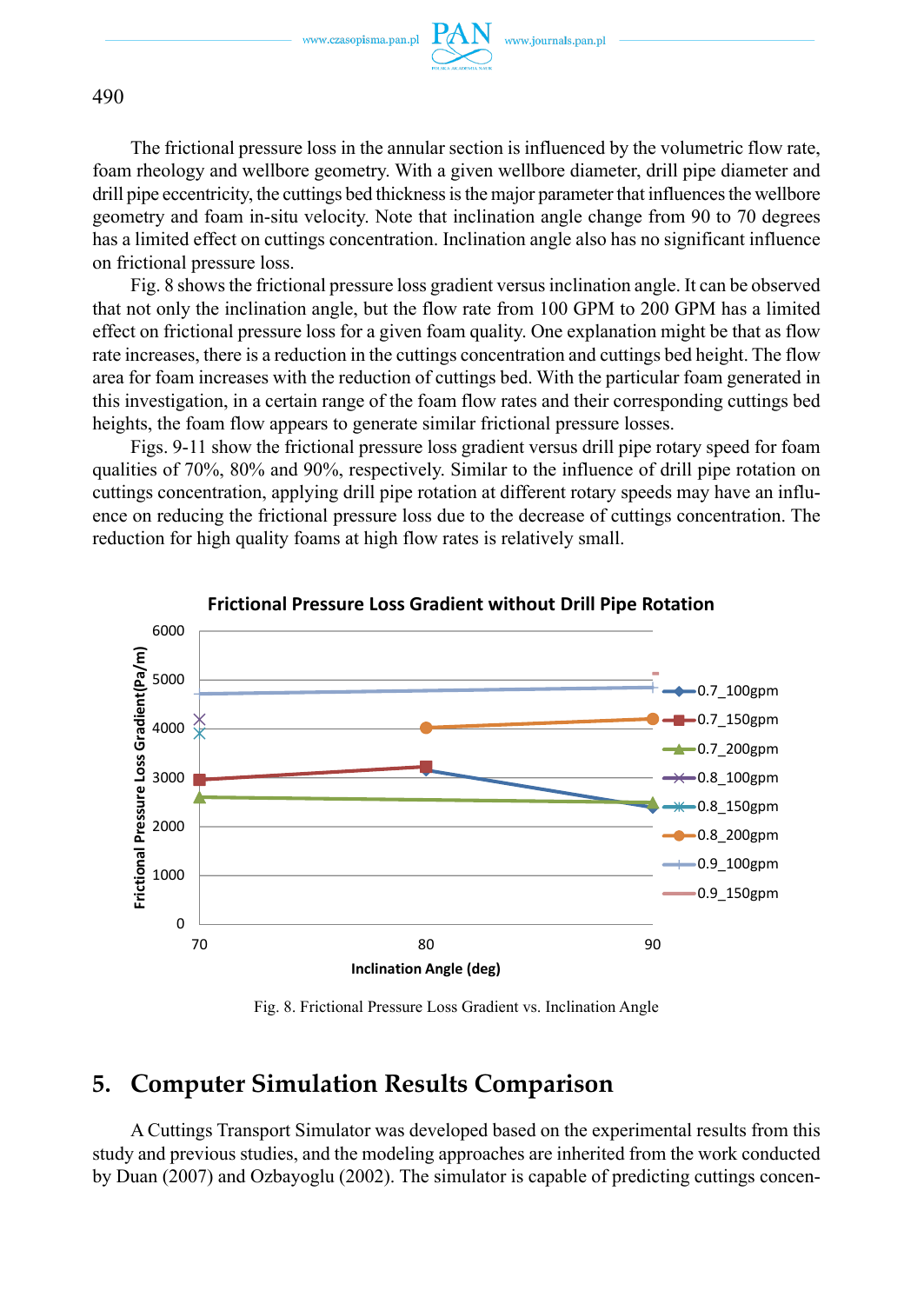



Fig. 9. Frictional Pressure Loss Gradient vs. Drill Pipe Rotational Speed for 70% Quality Foam



**Frictional Pressure Gradient of 0.8 Qualtiy Foam**

Fig. 10. Frictional Pressure Loss Gradient vs. Drill Pipe Rotational Speed for 80% Quality Foam

tration, cuttings bed height, frictional pressure loss gradient and foam in situ velocity by taking the input of wellbore geometry, gas and liquid flow rate, pressure, temperature, ROP, drill pipe rotation speed and wellbore inclination angle.

491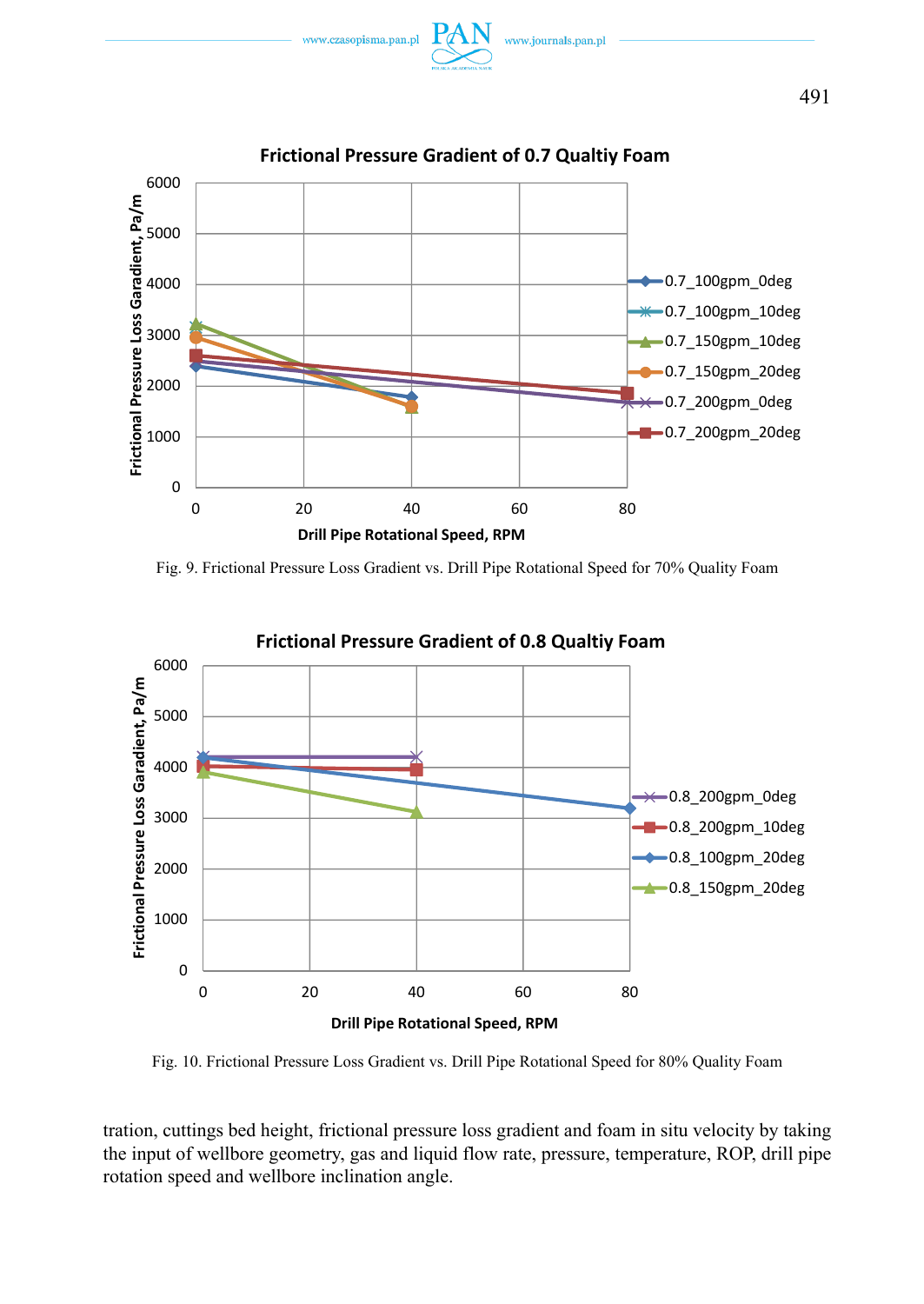

www.journals.pan.p

www.czasopisma.pan.p

Fig. 11. Frictional Pressure Loss Gradient vs. Drill Pipe Rotational Speed for 90% Quality Foam

Fig. 12 shows the comparison between the simulator prediction and experimental results from this and previous studies (Duan, 2007; Chen, 2005; Ozbayoglu, 2002). The simulator gives reasonable predictions compared to the experimental measurements within the range of these investigations.

## **6. Summary**

The results of this project provide a better understanding of cuttings transport with foam. Based on experimental observations and computer simulations, the following conclusions and recommendations are made.

- 1) Foam rheology tests on the ACTF support the assumption that foam is best described as a Power-Law model; and the higher the foam quality, the more viscous the foam.
- 2) The change in inclination angle from 90 to 70 degrees has a minor effect on both cuttings concentration and frictional pressure loss under elevated pressure and elevated temperature conditions.
- 3) Foam superficial velocity plays the dominant role in cuttings concentration. An increase in foam superficial velocity will reduce the cuttings concentration. Higher foam quality results in slightly lower cuttings concentration under EPET conditions. Drill pipe rotation in low quality foams at low flow rates can reduce cuttings concentration and frictional pressure loss but has a limited effect on high quality foams at high flow rates.

492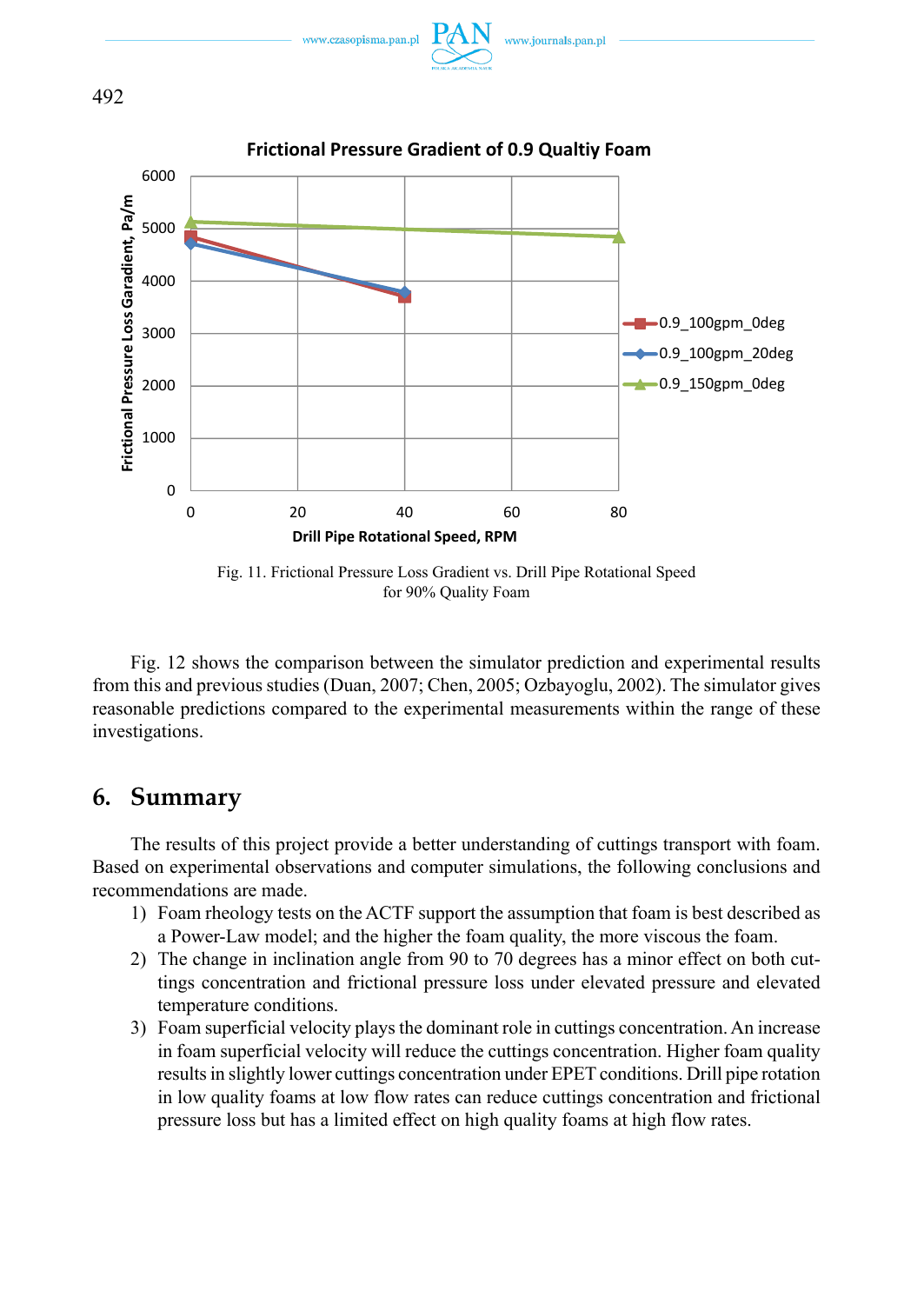



Fig. 12. Measured vs. Predicted Frictional Pressure Loss Using Previous Researcher's Data and Data from this Investigation

4) The computer simulator developed in this study is used for an extensive simulation to compare experimental results from this study and previous investigations. The predictions for the cuttings concentration have an average error of 27.05% and a standard deviation of 19.66%. The predictions for the frictional pressure loss have an average error of 15.91% and a standard deviation of 17.20%.

## **References**

- Becker T.E., 1987. *Correlations for Drill-Cuttings Transport in Directional-Well Drilling*. Ph.D. Dissertation, University of Tulsa-OK.
- Capo J., Yu M., Miska Z.S., Takach N., Ahmed R.M., 2006. *Cuttings Transport With Aqueous Foam at Intermediate-Inclined Wells*. SPE Drilling & Completion, Vol. 21, No. 2, pp. 99-107, June.
- Chen Z., Ahmed R.M., Miska S.Z., Takach N.E., Yu M., Pickell M.B., Hallman J., 2007. *Experimental Study on Cuttings Transport With Foam Under Simulated Horizontal Downhole Conditions*. SPE Drilling & Completion, Vol. 22, No. 4, pp. 304-312, December.